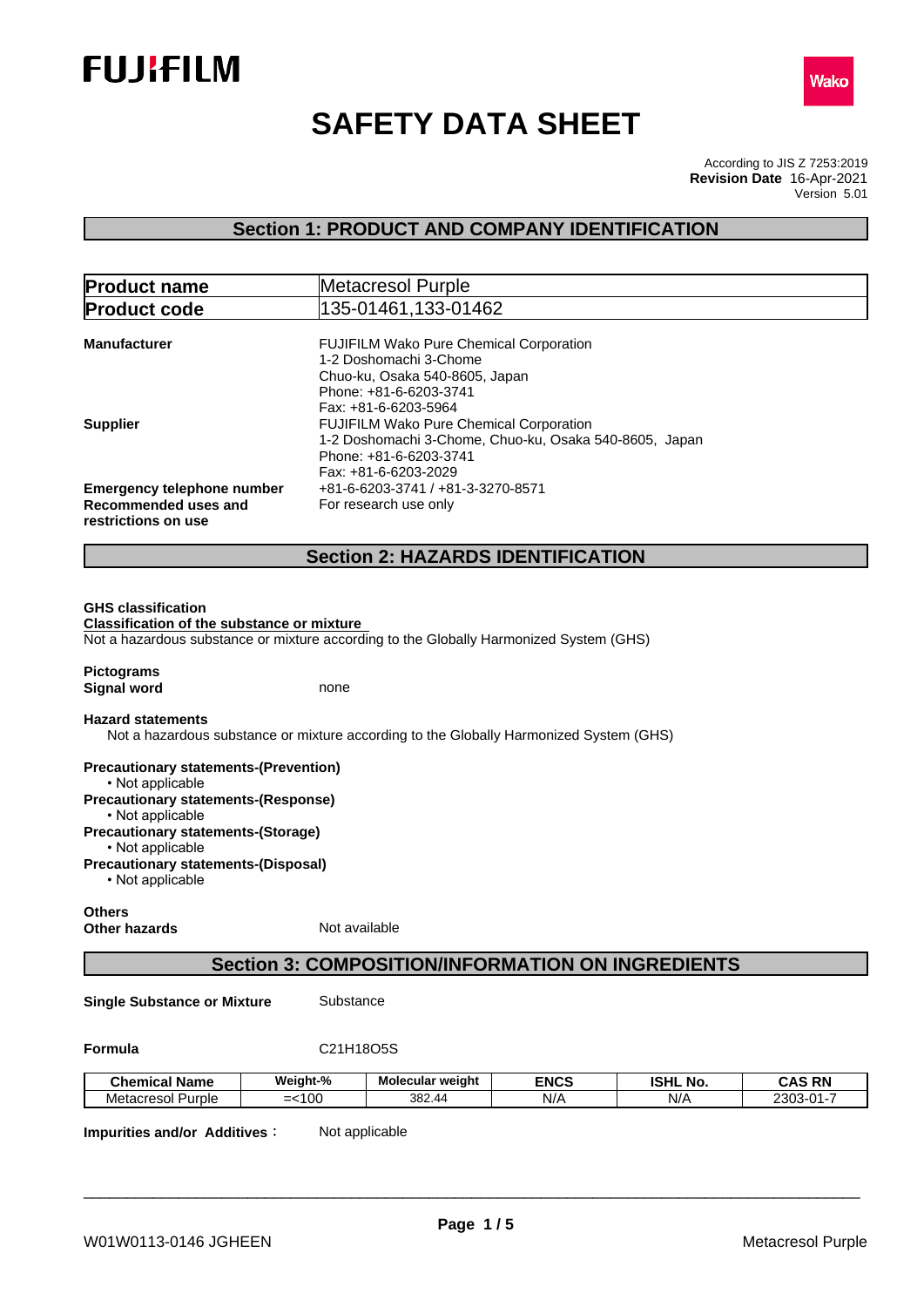## **Section 4: FIRST AID MEASURES**

#### **Inhalation**

Remove to fresh air. If symptoms persist, call a physician.

#### **Skin contact**

Wash off immediately with soap and plenty of water. If symptoms persist, call a physician.

#### **Eye contact**

IF IN EYES: Rinse cautiously with water for several minutes. Remove contact lenses, if present and easy to do. Continue rinsing. Immediate medical attention is required.

#### **Ingestion**

Rinse mouth. Never give anything by mouth to an unconscious person. Call a physician or poison control center immediately. Do not induce vomiting without medical advice.

#### **Protection of first-aiders**

Use personal protective equipment as required.

## **Section 5: FIRE FIGHTING MEASURES**

#### **Suitable extinguishing media**

Water spray (fog), Carbon dioxide (CO2), Foam, Extinguishing powder, Sand

**Unsuitable extinguishing media**

No information available

#### **Specific hazards arising from the chemical product**

Thermal decomposition can lead to release of irritating and toxic gases and vapors.

**Special extinguishing method**

No information available **Special protective actions for**

**fire-fighters**

Use personal protective equipment as required.Firefighters should wear self-contained breathing apparatus and full firefighting turnout gear.

## **Section 6: ACCIDENTAL RELEASE MEASURES**

## **Personal precautions, protective equipment and emergency procedures**

For indoor, provide adequate ventilation process until the end of working. Deny unnecessary entry other than the people involved by, for example, using a rope. While working, wear appropriate protective equipments to avoid adhering it on skin, or inhaling the gas. Work from windward, and retract the people downwind.

#### **Environmental precautions**

To be careful not discharged to the environment without being properly handled waste water contaminated.

#### **Methods and materials for contaminent and methods and materials for cleaning up**

Sweep up and gather scattered particles, and collect it in an empty airtight container.

### **Recoverly, neutralization**

No information available

#### **Secondary disaster prevention measures**

Clean contaminated objects and areas thoroughly observing environmental regulations.

## **Section 7: HANDLING AND STORAGE**

#### **Handling**

#### **Technical measures**

Avoid contact with strong oxidizing agents. Use with local exhaust ventilation.

#### **Precautions**

Do not rough handling containers, such as upsetting, falling, giving a shock, and dragging. Prevent leakage, overflow, and scattering. Not to generate steam and dust in vain. Seal the container after use. After handling, wash hands and face, and then gargle. In places other than those specified, should not be smoking or eating and drinking. Should not be brought contaminated protective equipment and gloves to rest stops. Deny unnecessary entry of non-emergency personnel to the handling area.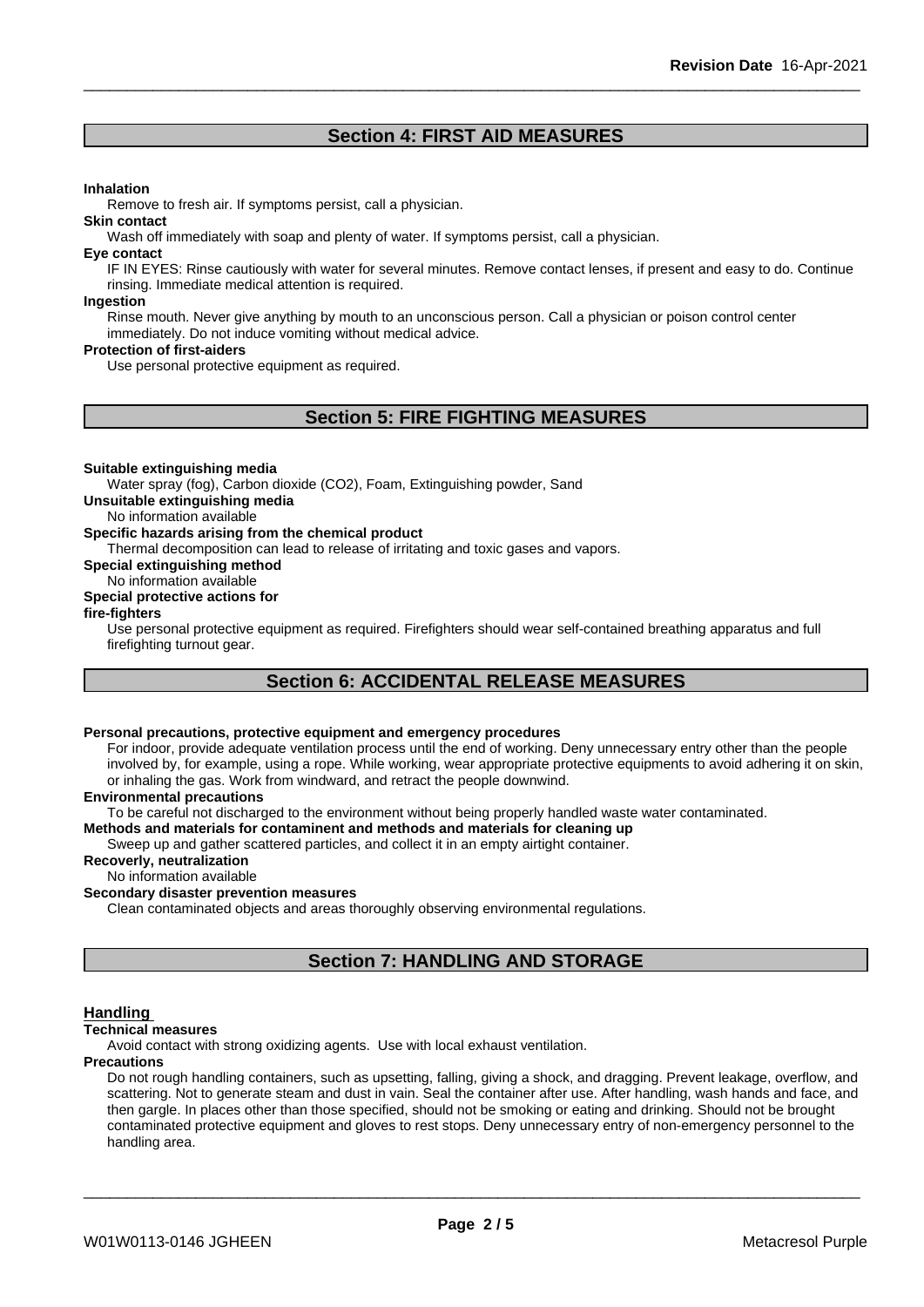**Safety handling precautions** Avoid contact with skin, eyes or clothing. Use personal protective equipment as required.**Storage Safe storage conditions Storage conditions** Keep container protect from light, store in well-ventilated place at room temperature (preferably cool). Keep container tightly closed. **Safe packaging material** Glass **Incompatible substances** Strong oxidizing agents

## **Section 8: EXPOSURE CONTROLS/PERSONAL PROTECTION**

### **Engineering controls**

In case of indoor workplace, seal the source or use a local exhaust system. Provide the safety shower facility, and handand eye-wash facility. And display their position clearly.

**Exposure limits** This product, as supplied, does not contain any hazardous materials with occupational exposure limits established by the region specific regulatory bodies.

**Personal protective equipment Respiratory protection** Dust mask **Hand protection** Protection gloves **Skinandbody protection** Long-sleeved work clothes **General hygiene considerations**

**Eve protection Eve protective eyeglasses or chemical safety goggles** 

Handle in accordance with good industrial hygiene and safety practice.

## **Section 9: PHYSICAL AND CHEMICAL PROPERTIES**

**Form**

**Color Color Color Color Dark green - dark reddish brown Appearance** crystalline powder - powder - powder - powder - powder - powder - powder - powder - powder - powder - powder - powder - powder - powder - powder - powder - powder - powder - powder - powder - powder - powder -**Odor Odor** No data available<br> **Melting point/freezing point No data available Melting point/freezing point Melting point/freezing point Boiling point, initial boiling point and boiling range** No data available **Flammability**<br> **Flammability**<br> **Evaporation rate:**<br>
No data available **Evaporation rate:** No data available **Flammability** (solid, gas): **Upper/lower flammability or explosive limits Upper** : **No data available**<br> **Lower** : **No data available**<br>
No data available **Flash point** No data available **Auto-ignition temperature:** No data available **Decomposition temperature:** No data available **pH** No data available<br>Viscosity (coefficient of viscosity) No data available **Viscosity** (coefficient of viscosity) **Dynamic viscosity No data available No data available No data available** 

**n-Octanol/water partition coefficient:(log Pow) Vapour pressure**<br> **Specific Gravity / Relative density**<br> **Specific Gravity / Relative density**<br> **No data available Specific Gravity / Relative density Vapour density No data available No data available Particle characteristics** No data available

**Lower:** No data available **Solubilities Ethanol : sparingly soluble . water : slightly soluble . sodium Ethanol : sparingly soluble . water : slightly soluble . sodium** hydroxide (aq.) : soluble .<br>No data available

## **Section 10: STABILITY AND REACTIVITY**

**Stability**

**Reactivity** No data available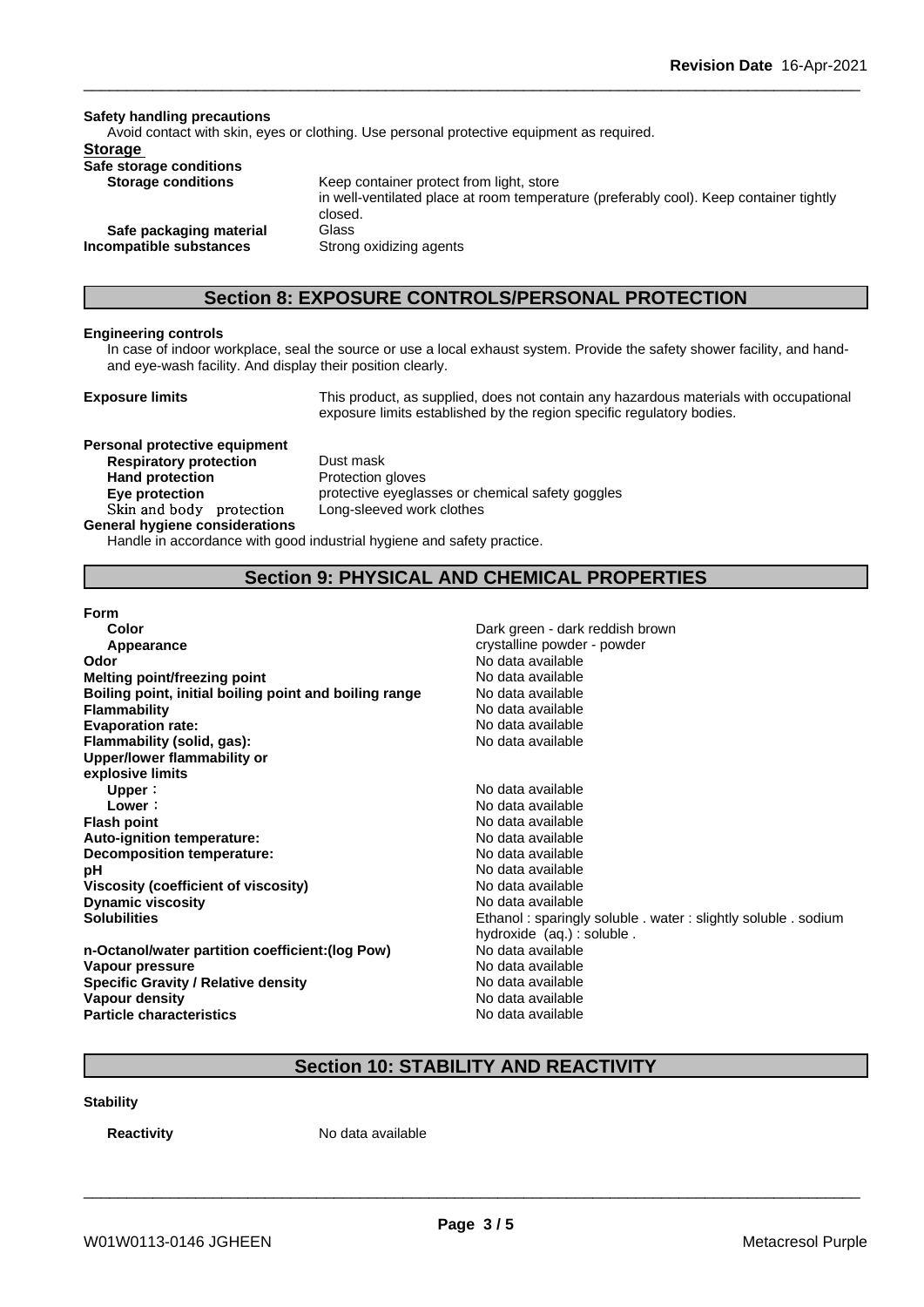**Chemical stability** May be altered by light. **Hazardous reactions** None under normal processing **Conditions to avoid** Extremes of temperature and direct sunlight **Incompatible materials** Strong oxidizing agents **Hazardous decomposition products** Carbon monooxide (CO), Carbon dioxide (CO2), Sulfur oxides (SOx)

## **Section 11: TOXICOLOGICAL INFORMATION**

**Skin irritation/corrosion** No data available **Serious eye damage/ irritation example 10** No data available **Respiratory or skin sensitization**<br> **Reproductive cell mutagenicity**<br> **Reproductive cell mutagenicity**<br> **No data available Reproductive cell mutagenicity** 

**Reproductive toxicity**<br> **STOT-single exposure**<br> **STOT-single exposure**<br> **No data available STOT-single exposure**<br> **STOT-repeated exposure**<br> **STOT-repeated exposure**<br> **No data available STOT-repeated exposure**<br> **Aspiration hazard**<br> **Aspiration hazard**<br> **Aspiration hazard Aspiration hazard** 

**Acute toxicity Acute toxicity Acute has a structure in the structure of**  $\mathbb{R}^n$  **No data available** 

**Carcinogenicity Carcinogenicity No data available** 

## **Section 12: ECOLOGICAL INFORMATION**

**Ecotoxicity** No information available

**Other data** No data available

**Persistence and degradability** No information available **Bioaccumulative potential** No information available **Mobility in soil**<br> **Hazard to the ozone layer** Mo information available **Hazard** to the ozone layer

## **Section 13: DISPOSAL CONSIDERATIONS**

#### **Waste from residues**

Disposal should be in accordance with applicable regional, national and local laws and regulations. **Contaminated container and contaminated packaging**

Disposal should be in accordance with applicable regional, national and local laws and regulations.

## **Section 14: TRANSPORT INFORMATION**

| <b>ADR/RID</b><br>UN number<br>Proper shipping name:<br><b>UN classfication</b><br><b>Subsidiary hazard class</b> | Not regulated  |  |
|-------------------------------------------------------------------------------------------------------------------|----------------|--|
| Packing group<br><b>Marine pollutant</b>                                                                          | Not applicable |  |
| <b>IMDG</b><br>UN number<br>Proper shipping name:                                                                 | Not regulated  |  |